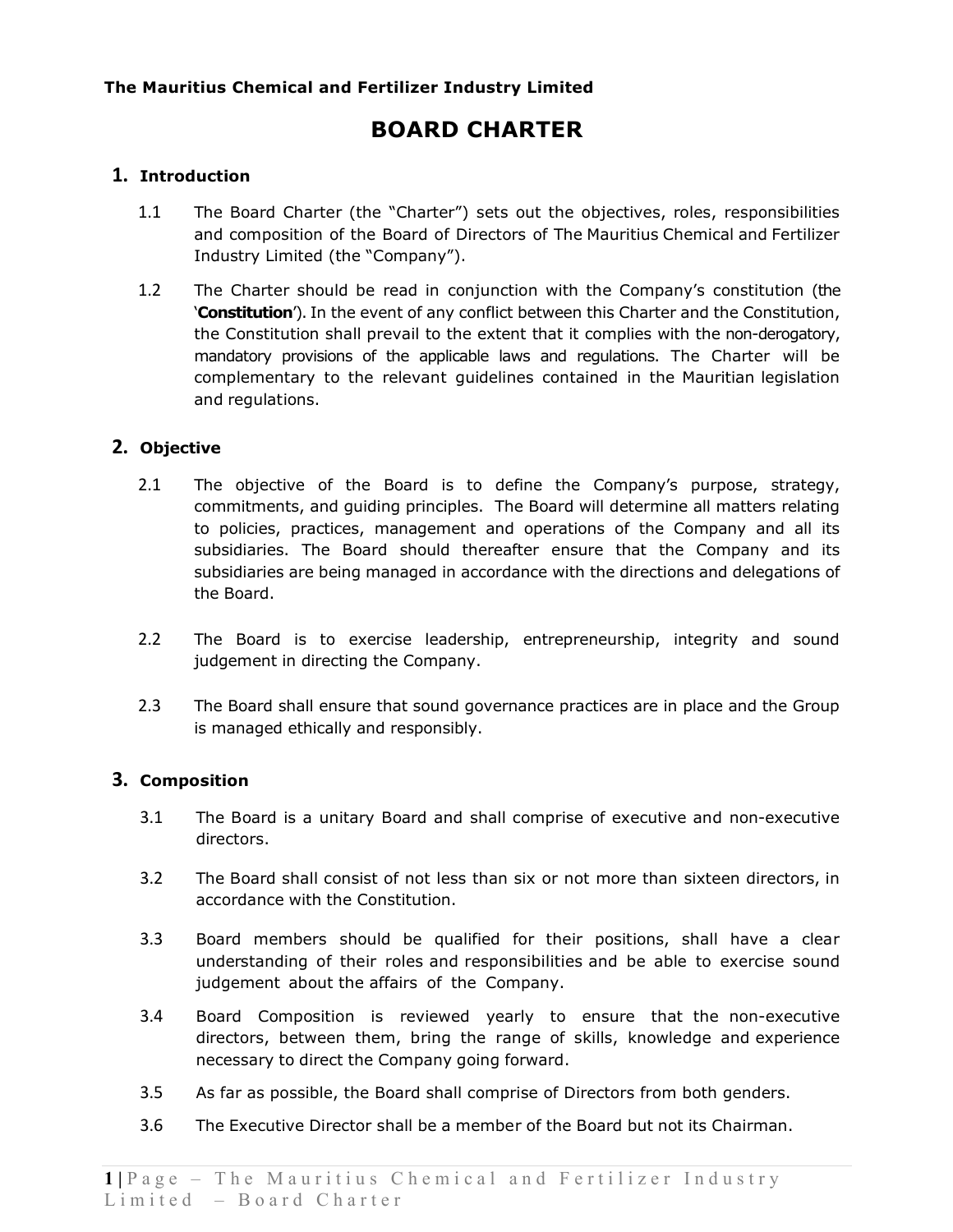# **4. Appointment and removal of directors**

4.1 Appointment and removal of directors are governed by the Company's constitution.

# **5. Meetings**

- 5.1 The Board shall determine the frequency of the Board meetings, which shall be at least twice a year.
- 5.2 The quorum for Board meetings shall be as set in the Constitution.

# **6. Role and Responsibilities**

- 6.1 The Board directs the Company and acts in the best interests of the Company, having taken into consideration the interests of its shareholders and other stakeholders.
- 6.2 The Board oversees the development and implementation of the Company's corporate strategy.
- 6.3 The Board reviews and approves the budget annually.
- 6.4 The Board reviews performance objectives.
- 6.5 The Board oversees financial management and capital management. As such it reviews and approves quarterly and annual financial reports, monitors financial results and approves major capital expenditure, major acquisitions, divestitures and material commitments.
- 6.6 The Board ensures that clear lines of responsibility and accountability exist and are enforced throughout the Group.
- 6.7 The Board provides for succession plans for key individuals.
- 6.8 The Board ensures effective communication with the Company's stakeholders.
- 6.9 The Board promotes Harel Mallac's Code of Ethics which is applicable to the Company and its subsidiaries.
- 6.10 The Board, with the guidance of the Harel Mallac Group's in-house legal function and external legal advisors, ensures that the Company complies with all the relevant laws and regulations.

# **7. Role and Delegation to Management**

- 7.1 The Board shall entrust the Executive Director/Managing Director for the development of strategic objectives for the business and achievement of the planned results.
- 7.2 The Executive Director/Managing Director and Management are responsible for the day to day operations of the Company.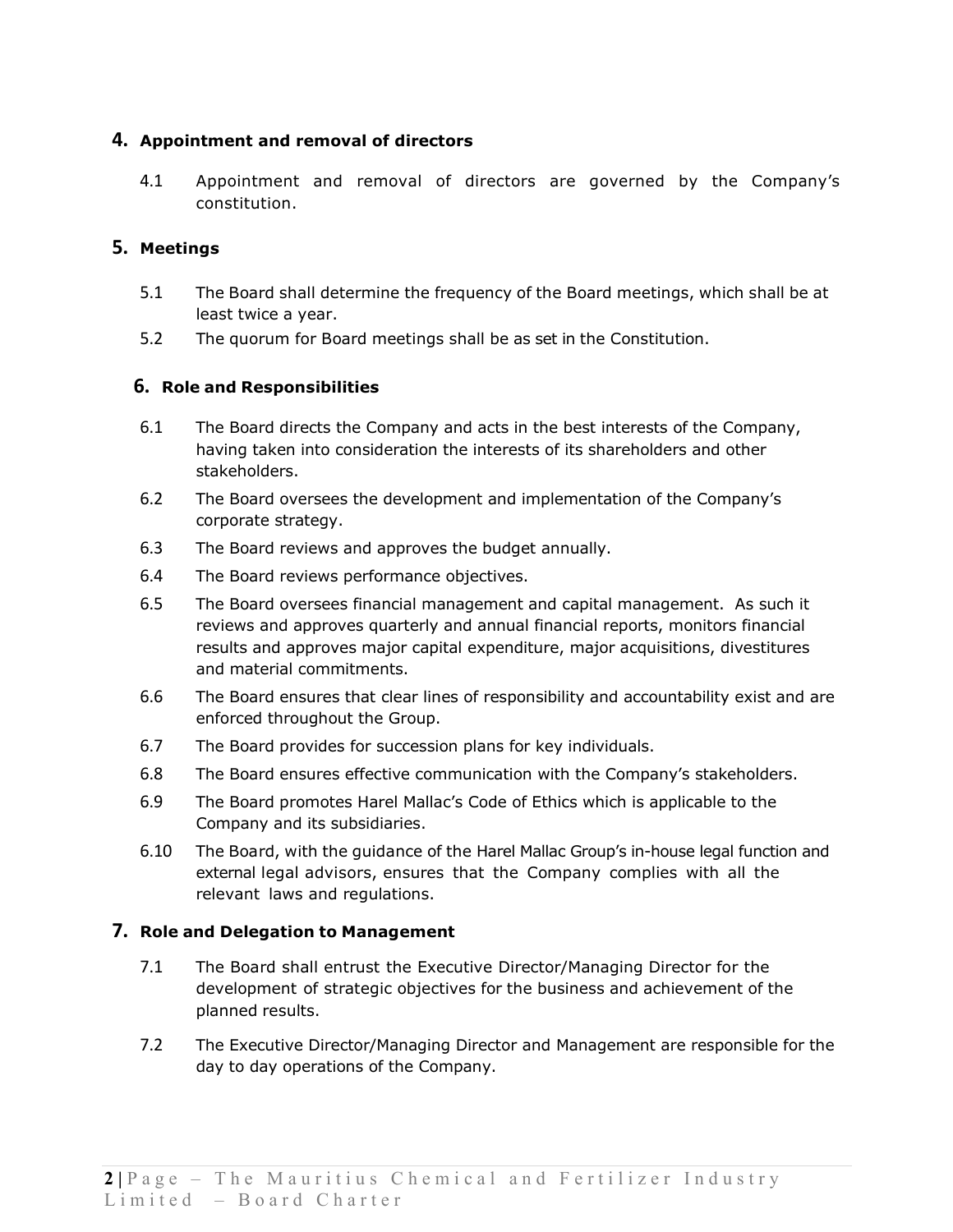# **8. Role and Function of the Chairman**

#### 8.1 **Appointment of the Chairman**

The Chairman is appointed by the members of the Board as per the provisions of the Constitution.

#### 8.2 **Duties**

The Chairman should be a firm leader. Apart from being conversant with the key networks of the organization and having sound knowledge of the activities of the organization, the Chairman is expected to be impartial and objective so as to support the right decisions concerning the organization. The Chairman should be a Non-Executive Director.

#### 8.3 **Responsibilities**

Among the main responsibilities of a Chairman are the following:

- To provide overall leadership to the Board.
- To chair and conduct all Board meetings in an effective manner, in consultation with the Executive Director and the Company Secretary.
- To ensure that proceedings of each meeting are accurately reflected in the minutes.
- To ensure that sufficient information is being provided to each Board member to allow him/her to fulfill his/her duties as a director.
- To make sure that all newly appointed Board member participates in an induction program and, as needed, in supplementary programs.
- To ensure that the Board is effective in its tasks of setting and implementing the Company's direction and strategy.

# **9. Role of Non-Executive and Executive Directors**

- 9.1 Non-Executive Directors are not involved in the day to day management; they play a full role in constructively challenging and developing strategic proposals, as well as chairing and/or being members of Board meetings.
- 9.2 Non-Executive directors shall provide independent judgement in all circumstances.
- 9.3 Non-Executive directors shall inform themselves to a reasonable extent about the subject matter of all decisions they are called upon to make as directors of the Company.
- 9.4 Executive Directors must always manage the conflict between their management responsibilities and their fiduciary duties as a director to act in the best interests of the Company.
- 9.5 Executive Directors have the additional responsibility of ensuring that the information laid out before the Board is an accurate and true representation of their understanding of the Company's affairs.